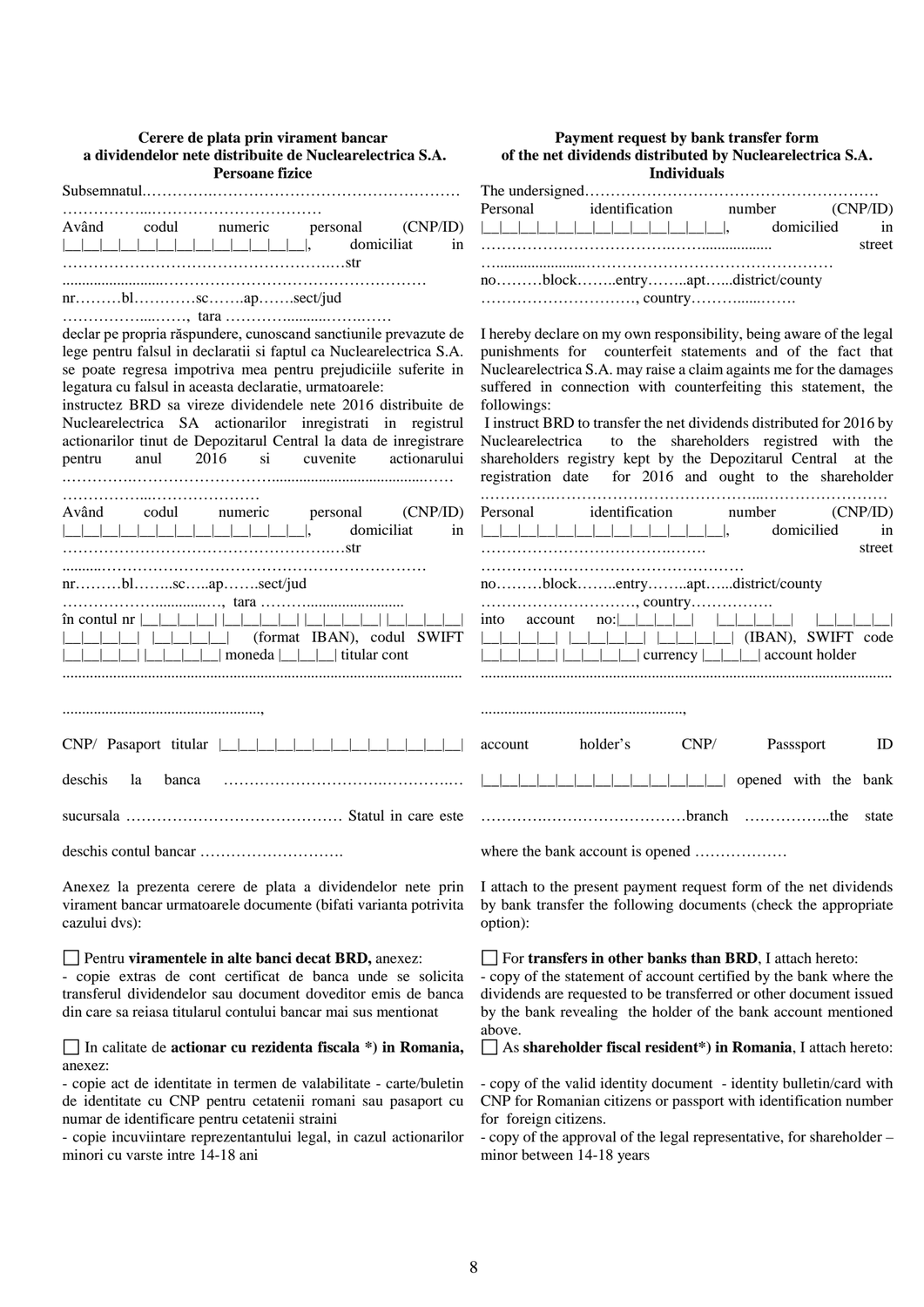#### In calitate de **reprezentant legal/tutore al actionarului minor sub 14 ani**, anexez:

- copie act de identitate al reprezentantului legal/tutorelui, in termen de valabilitate carte/buletin de identitate pentru cetatenii romani sau pasaport cu numar de identificare pentru cetatenii straini

- copie certificat de nastere actionar, cu mentionarea CNP-ului - copie document ce instituie tutela, daca este cazul.

In calitate **de acţionar care NU are rezidenta fiscala\*) in Romania**, anexez:

-copie act de identitate sau pasaport cu numar de identificare, in termen de valabilitate

In calitate **de acţionar care NU are rezidenta fiscala\*) in Romania**, doresc invocarea aplicarii prevederilor fiscale mai favorabile, prevazute de catre Conventia de evitare a dublei impuneri incheiat intre Romania si tara mea de rezidenta, respectiv …………………[se va indica statul de rezidenta fiscala] pentru care voi furniza:

- certificat de rezidenta fiscala, in original/ copie legalizata, apostilat/supralegalizat, daca este cazul, insotit de traducerea autorizata in romana, in termen de valabilitate

- detalii de contact

……………………………………………………………… (recomandabil pentru clarificari suplimentare)

#### In calitate de **împuternicit al actionarului**, anexez:

- procura specială notariala in original valabila la data platii (procura trebuie sa fie eliberata cu nu mai mult de 3 ani anterior datei platii sau un termen mai lung, daca acesta este precizat)

- copie act de identitate al împuternicitului in termen de valabilitate - carte/buletin de identitate cu CNP pentru cetatenii romani sau pasaport cu numar de identificare pentru cetatenii straini.

## In calitate de **curator al actionarului persoana cu disabilitati**, anexez:

- copie act juridic ce instituie curatela

- copii acte de identitate ale curatorului si ale actionarului, in termen de valabilitate - carte/buletin de identitate cu CNP pentru cetatenii romani si pasaport cu numar de identificare pentru cetatenii straini.

#### **NOTA:**

• Toate documentele suport inmanate la ghiseele bancare in copie simpla vor fi **certificate pentru conformitate cu originalul si semnate** de actionar/ imputernicitul acestuia. Suplimentar, **BRD va verifica si va certifica copiile documentelor prezentate de actionari cu documentele in original aduse de acestia la unitatile BRD.**

• **Titularul contului bancar** in care se solicita transferul dividendelor nete poate fi doar actionarul sau, dupa caz imputernicitul acestuia.

• Comisioanele bancare BRD pentru plata dividendelor nete in RON sunt suportate de Nuclearelectrica S.A.

• **Actionarii nerezidenti fiscal in Romania care doresc aplicarea prevederilor mai favorabile ale conventiei de evitare a dublei impuneri incheiate intre Romania si tara lor de rezidenta**, trebuie sa prezinte pana la data de 16.06.2017 **,** 

## As **legal representative/tutor of a minor shareholder under 14 years**, I attach hereto:

- copy of the valid identity document of the legal representative/tutor - identity bulletin/card with CNP for Romanian citizens or passport with identification number for foreign citizens

- copy of the birth certificate of the shareholder, CNP mentioned

- copy of the document setting up the tutelage, if applicable.

As **shareholder who is NOT fiscaly resident\*) in Romania**, I attach hereto:

-copy of the valid identity document or passport with identification number

As **shareholder who is NOT fiscaly resident \*) in Romania**, I would like to invoke the application of the more favorable tax provisions, as provided by the Double tax treaty concluded between Romania and my country of residence, namely ……….................................[please specify country of fiscal residence], and as such attach hereto:

- valid tax residency certificate, in original/ legalized copy, apostilled/supralegalized, if applicable, together with an authorized translation into Romanian language

- contact details

…………………………………………………………………

(recommandable for further clarifications)

## As **proxy of the shareholder**, I attach hereto:

- original notarized special power of attorney, valid on payment date (the special power of attorney has to be relased 3 years before the payment date or a long term, if specified)

- copy of the proxy's valid identity documents - identity bulletin/card with CNP for Romanian citizens or passport with identification number for foreign citizens.

# As **legal guardian of the shareholder person with disabilities**, I attach hereto

-copy of the legal document setting up the legal guardianship - copies of the legal guardian's and of the shareholder valid identity documents - identity bulletin/card with CNP for Romanian citizens or passport with identification number for foreign citizens.

### **NOTE:**

• All the supporting documents handed over to the bank desks in simple copy must be marked as certified true copy under the signature of the shareholder / its proxy. Additionally, BRD will verify and will certify the copy of the documents which are presented by the shareholders with the originals documents.

• **The holder of the bank account** in which the transfer of the net dividends is requested can only be the shareholder or its proxy, if applicable.

• BRD's banking commissions for the payment of the net dividends in RON are born by Nuclearelectrica S.A.

• **Shareholders NOT fiscaly resident in Romania that want to benefit from the more favorable provisions of a Double tax treaty concluded between Romania and their resident country** must provide until 16.06.2017 a valid tax residency certificate, in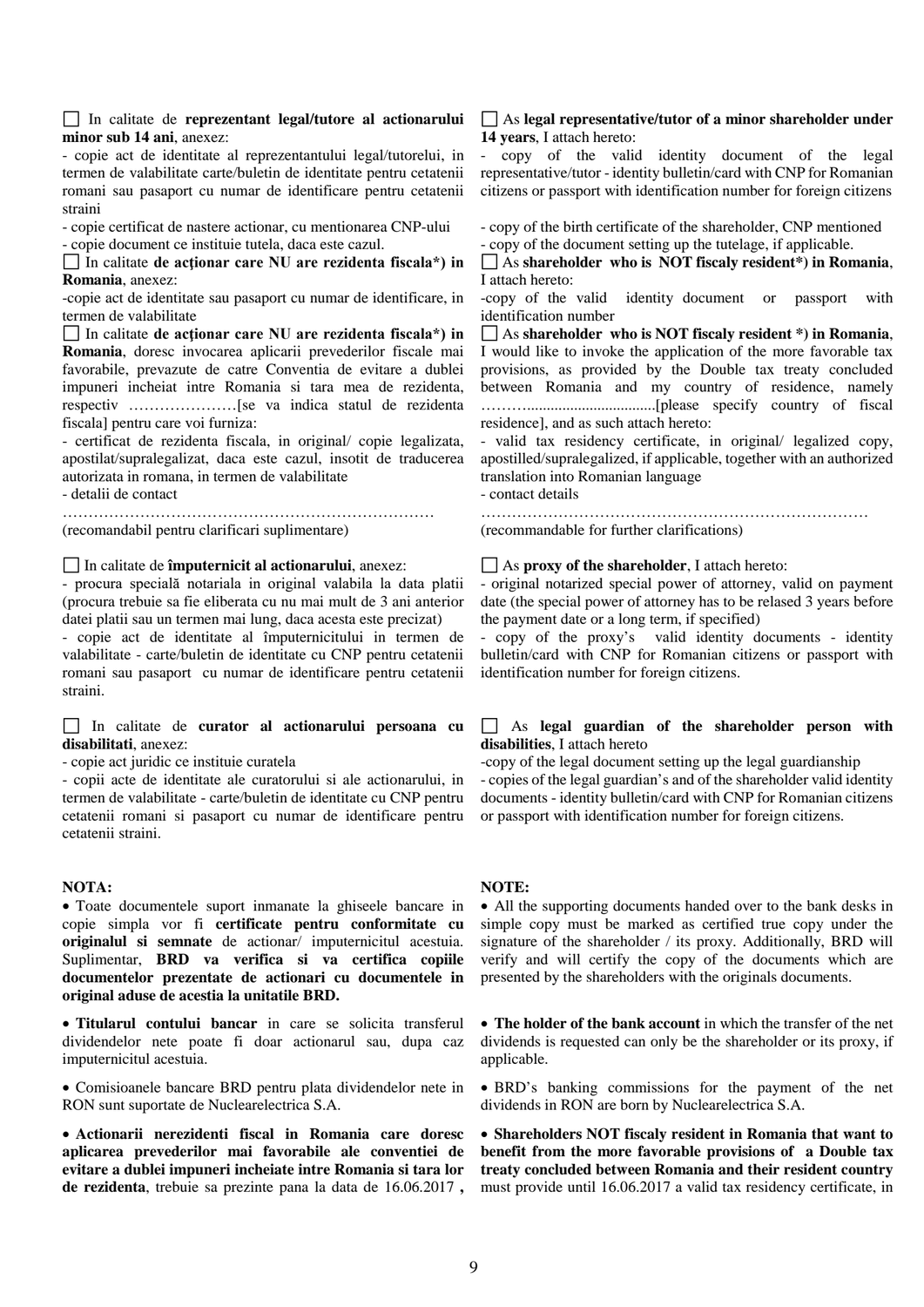**c**ertificatul de rezidenta fiscala in original/ copie legalizata, apostilat/supralegalizat, daca este cazul, impreuna cu traducerea autorizata a acestuia in limba romana, in termen de valabilitate, precum si detalii de contact pentru eventuale clarificari asupra documentelor de rezidenta fiscala**.**

In cazul prezentarii ulterior datei de **16.06.2017**, dar nu mai tarziu de **15.12.2017**, a certificatului de rezidenta fiscala , **SNN va retine la data platii dividendului impozitul standard in vigoare prevazut de Codul Fiscal roman,** urmand ca eventuala diferenta de impozit cuvenita actionarului sa-i fie platita ulterior transmiterii si verificarii documentatiei.

• Formularul de cerere de plata a dividendelor nete prin virament bancar impreuna cu documentele suport mentionate in acesta pot fi transmise si **prin posta**, cu scrisoare recomandata, la adresa: "Directia Titluri - BRD METAV- Corp A2, str. Biharia nr. 67- 77, sector 1, Bucuresti, Romania".

• In aceasta situatie documentele suport solicitate in prezentul formular in copie simpla vor fi transmise in **copie legalizata**.

• **In situatia in care documentele suport sunt emise int-o alta limba decat limba romana, acestea trebuie depuse apostilate/supralegalizate, daca este cazul, si in traducere legalizata in limba romana.**

• **BRD va efectua plata dividendelor nete in cel mult o zi lucratoare (sau cel mult zece zile lucratoare in cazul actionarilor nerezidenti care depun certificate de rezidenta fiscala) de la data primirii de catre BRD a cererii de plata, insotita de documentele suport complete si corecte si a eventualelor clarificari.** Data creditarii conturilor bancare ale actionarilor depinde de circuitul interbancar si de lantul de banci corespondente.

• **Plata dividendelor nete cuvenite actionarilor Nuclearelectrica S.A. este supusa prevederilor generale in materia prescriptiei, fiind prescriptibila in termen de 3 (trei) ani incepand cu data stabilita de AGA pentru inceperea platilor dividendelor.**

**BRD isi rezerva dreptul de a solicita documente suplimentare in urma analizarii cererilor.**

**\*)** Definitia persoanei fizice rezidente si nerezidente, in sensul prevederilor Codului fiscal din Romania, este:

**Persoană fizică rezidentă** - orice persoană fizică ce îndeplineşte cel puțin una dintre următoarele condiții:

a) are domiciliul în România;

 b) centrul intereselor vitale ale persoanei este amplasat în România;

 c) este prezentă în România pentru o perioadă sau mai multe perioade ce depăşesc în total 183 de zile, pe parcursul oricărui interval de 12 luni consecutive, care se încheie în anul calendaristic vizat;

 d) este cetăţean român care lucrează în străinătate, ca funcţionar sau angajat al României într-un stat străin.

Prin excepție de la prevederile lit. a) - d), nu este persoană fizică rezidentă un cetătean străin cu statut diplomatic sau original/ legalized copy, apostilled/supralegalized, if applicable, accompanied by an authorized translation into Romanian language, as well as contact details for further clarifications related to fiscal documents**.**

In the case the tax residency certificate is presented after **16.06.2017,** but not later than **15.12.2017**, **SNN will retain the standard dividend tax on payment date, as per the provisions of the Romanian Fiscal Code**, following that the potential difference of tax in favour of the shareholder be paid after the submission and verification of the documentation.

• The payment request form of the net dividends by bank transfer, accompanied by the supporting documents mentioned therein may be sent by **registered mail** to: "Directia Titluri - BRD METAV - Corp A2, str. Biharia nr. 67-77, sector 1, Bucuresti, Romania".

• In this case, the supporting documents requested in this payment request form in simple copy must be transmitted in **notarized copy**.

• **In case the supporting documents are issued in other language than Romanian, these must be submitted apostilled/supralegalized, if applicable, and in notarized translation into Romanian language as well**.

• **BRD shall make the payment of the net dividends in maximum one working day (or ten working days in case of nonresidents who submitted tax certificates) from the date of receiving by BRD of the payment request accompanied by correct and complete supporting documents and any necessary clarifications requested**. The date of the crediting of the bank accounts of the shareholders depends on the interbanking circuit and the chain of the correspondent banks.

• **The payment of the net dividends to which Nuclearelectrica S.A's shareholders are entitled to are subject to the general statute of limitations, being prescriptible within three years starting with the date established by GMS to start the dividend payments.**

**Following the analysis of the request, BRD reserves the right to request additional documents**.

**\*)** The definition of individual resident and non-resident person, as per the provisions of Romanian Fiscal Code is the following:

**Resident individual person** - any individualwho satisfies at least one of the following conditions:

a) the person has his or her domicile in Romania;

 b) the centre of the vital interests of the person is located in Romania;

 c) the person is present in Romania for a period or several periods exceeding in full 183 days during any period of 12 consecutive months ending in the calendar year in question;

 d) the person is a Romanian citizen who is serving abroad as an official or employee of Romania in a foreign state.

As an exception to the provisions of letter a) - d), a resident natural person shall not include a foreign citizen with diplomatic or consular status in Romania, a foreign citizen who is an official or employee of an international and intergovernmental organisation